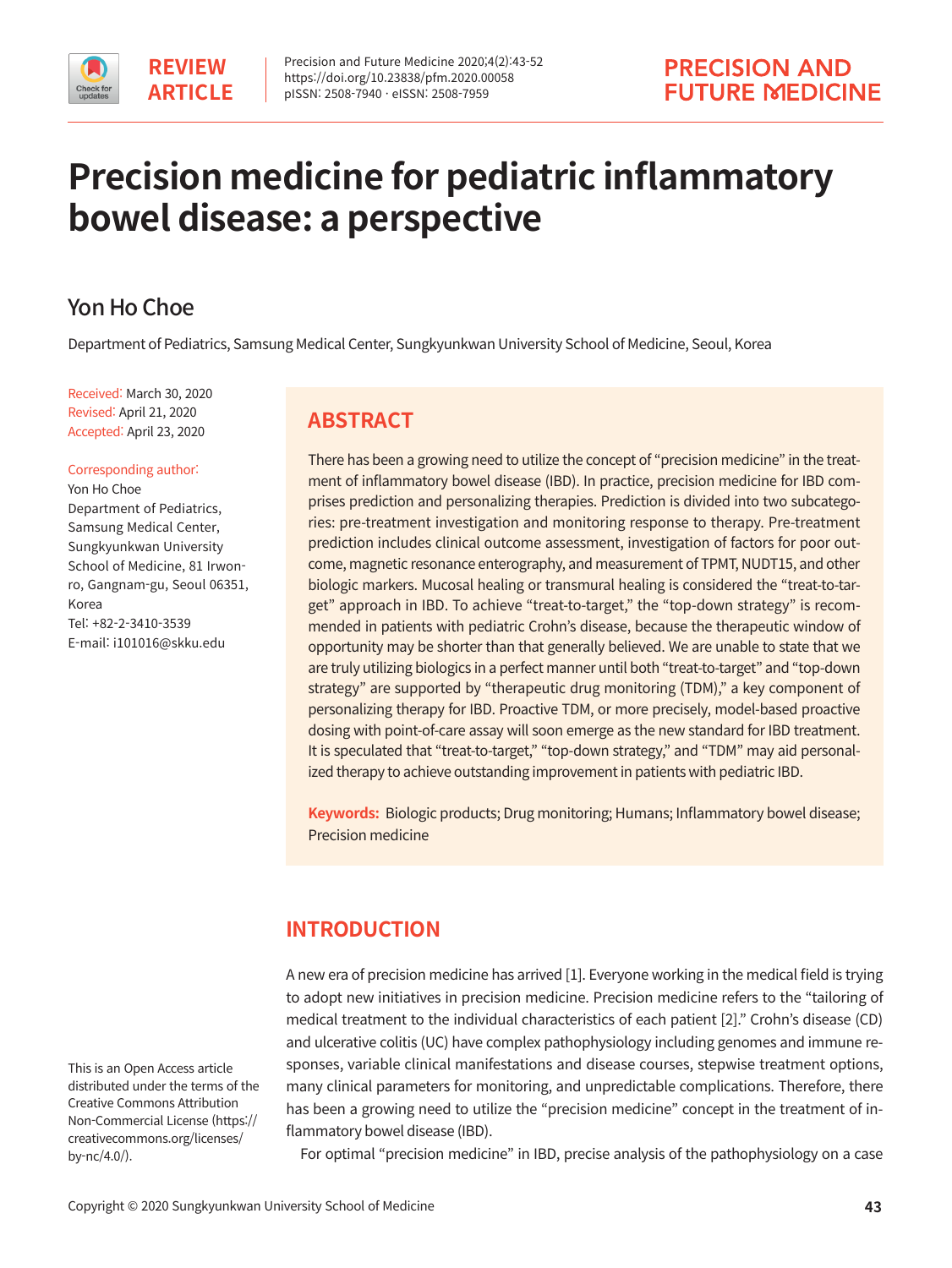Precision medicine for pediatric IBD

by case basis should take precedence. However, the exact pathogenesis of IBD remains unknown. Genetic investigations such as genome-wide association studies reveal only about 25% of IBD heritability [3]. Even though a recent study on multi-omics of the gut microbiome in IBD provided the most comprehensive descriptions of host and microbial activities in 132 subjects for 1 year, it is still unknown whether dysbiosis is the cause or result of IBD [4]. A study that immunological dysregulation within the gut leading to imbalances in pro- and anti-inflammatory pathways is involved in innate and adaptive immunity showed the possible development and persistence of inflammation in IBD [5]. Approximately 25% of patients with CD develop symptoms during childhood or adolescence, and pediatric CD is more progressive and extensive than adult-onset CD [6]. Moreover, linear growth impairment is a unique feature of pediatric CD [7]. For the pediatric gastroenterologist, the issue of timing of initiating early biologic treatment is of common interest and one that should be clarified in patients with pediatric IBD [8].

 Because of complex disease susceptibility and clinical phenotype, the real-world concept of precision medicine to improve the outcome of patients with pediatric IBD needs to be narrowed down to personalizing therapies by clinicians who attend to these patients. Practical precision medicine in IBD consists of two key areas; one is prediction and the other, personalizing therapies. Prediction is divided into two subcategories: pre-treatment investigation and monitoring response to therapy.

 In this article, I focus on the real-world practice of precision medicine in pediatric IBD.

# **PREDICTION I: PRE-TREATMENT**

#### Clinical outcome assessment

In order to select the optimal treatment and predict shortand long-term prognosis, clinicians should be aware of the current status of the patient, based on the objective criteria. Until recently, clinical outcomes have been assessed using the Pediatric Crohn's Disease Activity Index (PCDAI), which is very simple and useful to define severity grading, remission, loss of response, and relapse [9]. It has also been modified as the abbreviated, short, modified, and weighted PCDAI to address various limitations [10]. Because colonoscopic assessment is less acceptable in children, the noninvasive Pediatric Ulcerative Colitis Activity Index (PUCAI) was developed [11]. However, consensus on the definition of successful treatment outcome (clinical response and/or remission) and collaboration in the development of well-defined and reliable measures of signs and symptoms for use in conjunction with endoscopic parameters of mucosal healing has become necessary to facilitate pediatric IBD drug development [12]. Endoscopy in pediatric IBD provides a more definitive diagnosis and disease extent evaluation, assesses therapeutic efficacy, and leads to a targeted therapy [13]. The reference standard score to evaluate mucosal healing can be measured using the Crohn's Disease Endoscopic Index of Severity (CDEIS), Simple Endoscopic Score for Crohn's Disease (SES-CD), and the Rutgeerts score (for assessing after ileocecal resection) in CD, and the Mayo score, Ulcerative Colitis Endoscopic Index of Severity (UCEIS), and Ulcerative Colitis Colonoscopic Index of Severity (UCCIS) in UC. As a noninvasive surrogate biomarker, fecal calprotectin is available to reveal the current mucosal inflammation and is used in an algorithm for monitoring pediatric UC during the maintenance phase [14].

 After clinical outcome assessment, clinicians classify the patients into subgroups. In 2010, pediatric modification and modernization of the Montreal Classification for IBD by the international group of pediatric IBD experts led to the Paris Classification [15]. The Paris Classification includes age at diagnosis, location, behavior, and growth for CD, and extent and severity for UC.

#### Factors for poor outcome

According to the consensus guidelines of the European Crohn's and Colitis Organization (ECCO)/European Society of Pediatric Gastroenterology, Hepatology, and Nutrition (ESPGHAN), deep colonic ulceration, persistent severe disease despite adequate induction therapy, extensive (pan-enteric) disease, marked growth retardation, severe osteoporosis, structuring and penetration disease at onset, and severe perianal disease are considered as potentially predictive for poor outcome. These factors may lead to anti-tumor necrosis factor (TNF) therapy as the first-line treatment on an individual basis [16].

#### TPMT and 6-thioguanine nucleotide

Thiopurines are recommended as an option for maintenance of steroid-free remission in children at risk for poor disease outcome, and for reducing the formation of antibodies to biologics [16,17]. Azathioprine (AZA) is converted to the inactive metabolite 6-methylmercaptopurine by thiopurine S-methyltransferase (TPMT), and patients with inherited TPMT deficiency present with higher 6-thioguanine nucleotide (6-TGN) level and have an increased risk of myelotoxicity [18]. Myelosuppression in patients with IBD treated with thiopurine is re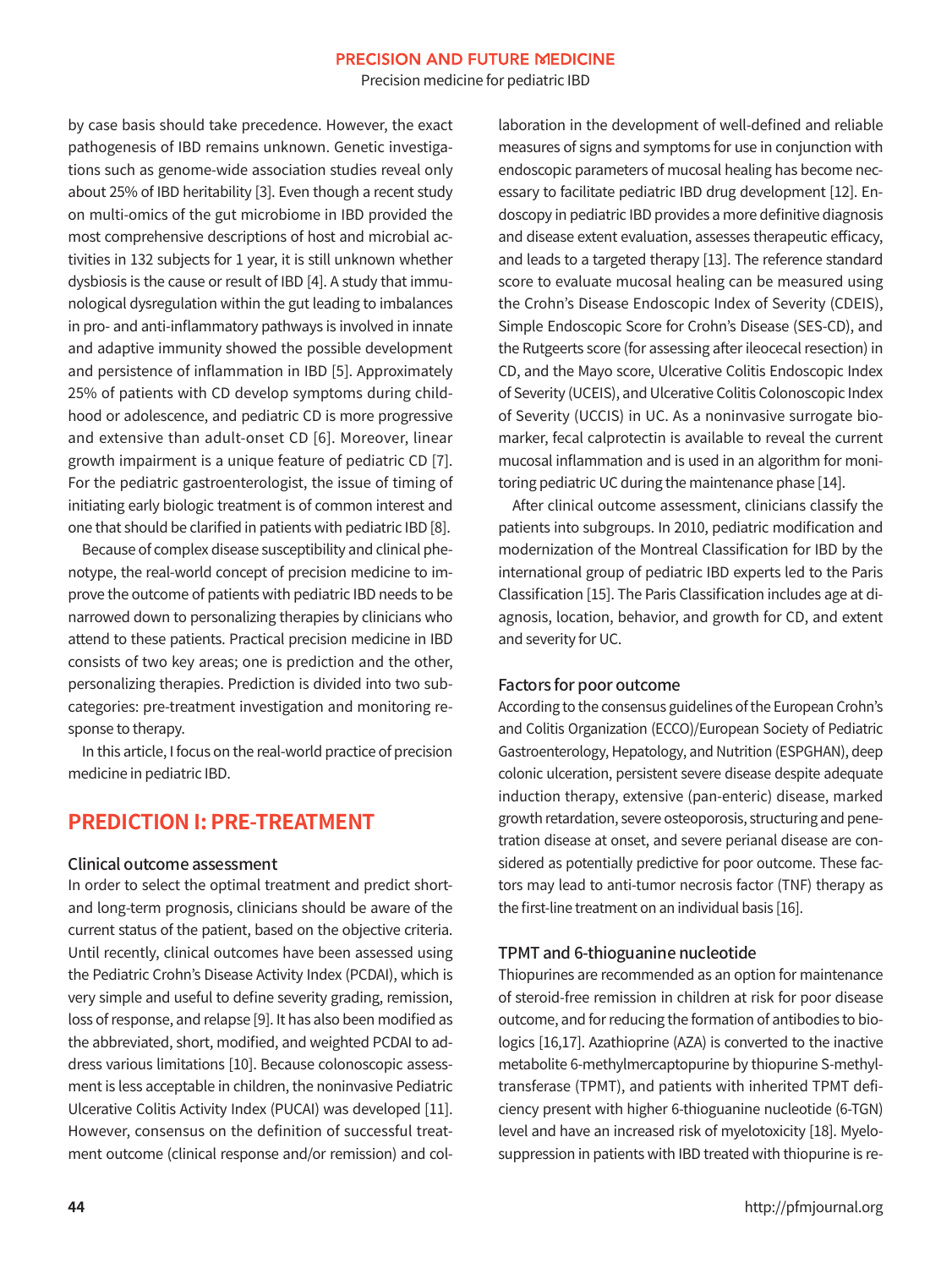Yon Ho Choe

ported more frequently in Korea (31.0% to 56.4%) than in Western countries (2.0% to 16.7%) [18]. According to a Korean report, 137 patients with IBD treated with AZA showed a wild type (\*1/\*1) in 130 (94.9%) patients and variant genotypes in seven patients (\*1/\*3C in four, \*1/\*6 in one, \*1/\*16 in one, and \*3C/\*3C in one) [19]. They also reported that the AZA dosing guidelines for Asian patients with IBD (median AZA dose, 1.01 mg/kg/day in this study) may be lower than those of universal guidelines (2 to 3 mg/kg/day in the Clinical Pharmacogenetics Implementation Consortium guidelines [20] and 1.5 to 2.5 mg/kg/day in the ECCO guidelines [21]).

#### NUDT15

In addition to TPMT gene polymorphism, a recent genome-wide association study reported nudix hydrolase 15 (NUDT15) as a novel thiopurine-metabolizing enzyme, a missense variant of which is strongly associated with thiopurine-induced leukopenia, especially in Asians [22]. Previous studies have reported no difference in 6-TGN levels among the NUDT15 genotypes, which implies that NUDT15 variants are independent of 6-TGN levels [23,24]. Recently, we conducted a study on NUDT15 polymorphisms in 167 Korean patients who were treated with AZA (unpublished data). Leukopenia was observed in 16% (19/119), 44% (20/45), and 100% (3/3) of the NUDT15 normal  $(*1/*1)$ , intermediate  $(*1/*2, *1/*3, *1/*5,$  and  $*1/*6$ ), and poor  $(*3/*3)$  metabolizer groups, respectively. NUDT15 polymorphism was the only factor associated with time-to-leukopenia (hazard ratio [HR], 4.64; 95% confidence interval [CI], 2.28 to 9.45; P< 0.001). Additional analysis revealed that the 6-TGN levels were significantly higher in patients with leukopenia than those without leukopenia among the 'NUDT15 intermediate+TPMT normal' metabolizer subgroup (median 361.3 vs. 263.8 pmol/8  $\times 10^{8}$  RBC, P=0.013), indicating that a lower 6-TGN cut-off level is required to avoid leukopenia in this subgroup during AZA treatment. We found that the NUDT15 variant is the most potent factor associated with thiopurine-induced leukopenia and time-to-leukopenia in patients with pediatric IBD during AZA treatment regularly adjusted by thiopurine metabolite monitoring. Therefore, pre-treatment determination of the NUDT15 genotype represents a helpful and effective method for avoiding this life-threatening adverse effect of thiopurines, especially in East Asian pediatric patients.

#### Anti-Saccharomyces cerevisiae antibodies

Anti-Saccharomyces cerevisiae antibodies (ASCA) are a useful tool for distinguishing CD from UC [25], and its value as a prognostic marker has been gradually recognized [26]. ASCA is known to be common in younger age groups and those with ileal involvement, fibrostenosis, and more aggressive disease behavior [27]. Several studies have examined whether ASCA titers changed with disease activity, and successful treatment has shown that its titers were stable or decreased [28,29]. Recently, our team evaluated the role of ASCA as a predictor of clinical remission and mucosal healing in 61 patients with pediatric IBD (unpublished data). Their ASCA titers maintained similar levels for up to 7 years, and repeated measurements of ASCA after diagnosis are considered unnecessary. In patients who have not achieved mucosal healing, ASCA is closely related with mucosal damage and clinical remission. Therefore, monitoring seems necessary when the titer is initially high. Unlike in Western studies, ASCA immunoglobulin G (IgG) is more helpful than IgA in predicting prognosis in Korean patients. However, it is speculated that ASCA alone is not enough to be used as an indicator predicting the relapse.

#### Magnetic resonance enterography

Recently, magnetic resonance enterography (MRE) and computer tomography enterography have emerged as useful tools for determining small bowel involvement and perianal lesions in CD [30]. The main advantage of MRE over computer tomography enterography is its lack of ionizing radiation, which is of particular importance when considering small bowel imaging studies in children [31]. The magnetic resonance index of activity (MaRIA) score, a quantitative assessment index based on MRE, was developed and validated for use in the detection of mucosal ulcers and the evaluation of mucosal healing in active CD in adults [32,33]. Our team conducted a study to evaluate 1-year treatment responses to combined immunosuppression using MaRIA with the SES-CD as the reference standard in children and adolescents [34]. Therapeutic response assessed by MRE correlated with ileocolonoscopic findings. It was concluded that the baseline wall thickness was lower in mucosa-healed segments 1 year after anti-TNF treatment.

 Transmural healing is emerging as a new optimal treatment goal, and we also investigated transmural healing and its relationship with mucosal healing in 72 patients with pediatric CD under maintenance treatment with biologics (unpublished data). Transmural healing was defined as wall thickness  $\leq$  3 mm with the absence of ulcers, edema, enhancement, and complications on all ileocolonic segments evaluated by MRE. At 1-year, mucosal healing and transmural healing were achieved in 59.7% and 22.3% of the subjects,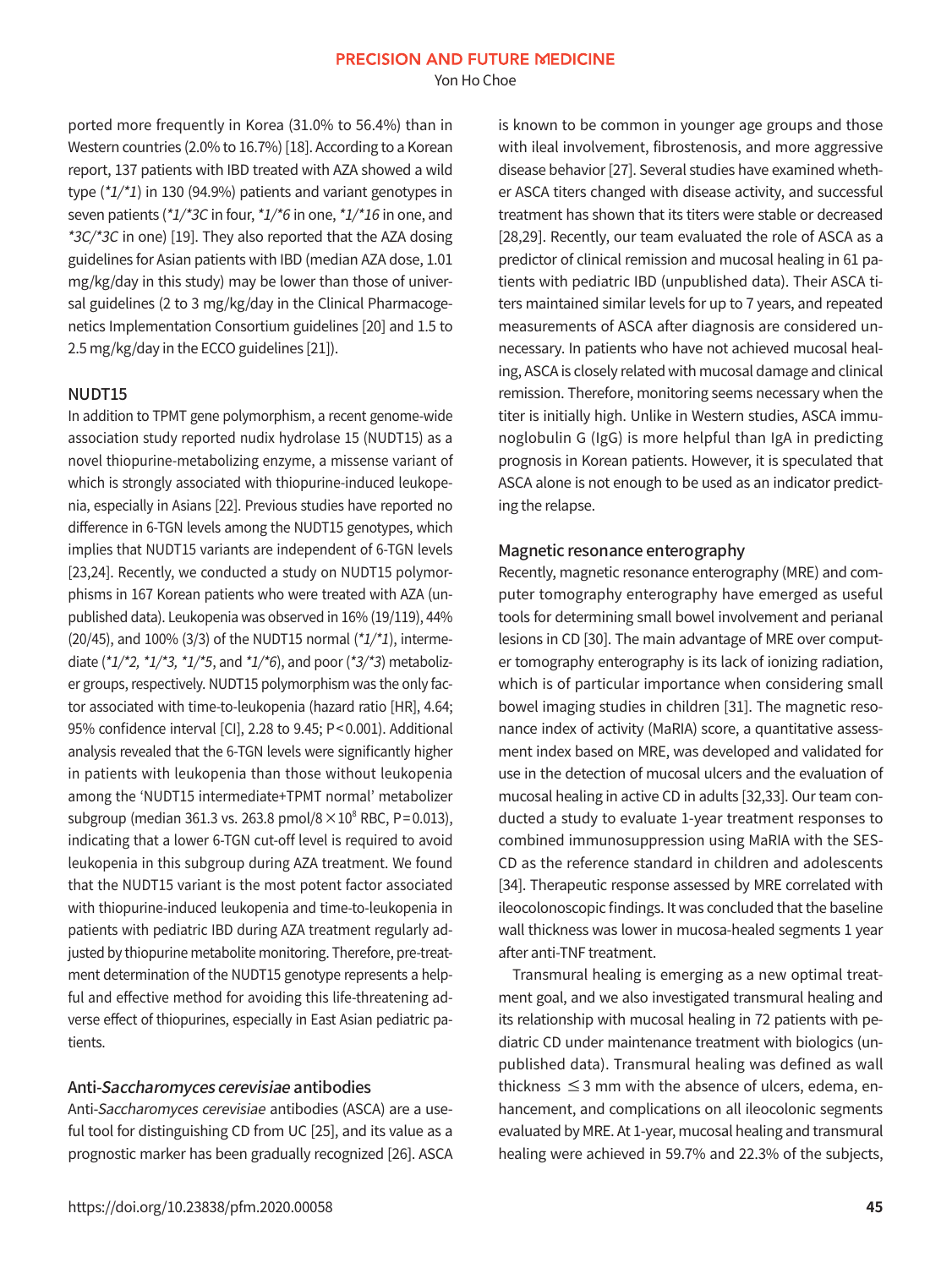Precision medicine for pediatric IBD

respectively. At 2-year, they were achieved in 66.7% and 17.2%, respectively. The efforts to achieve transmural healing may alter the natural course of CD in the era of treat-totarget.

### **REAL WORLD TREATMENT**

#### Treat-to-target

The "treat-to-target" approach started from the concept based on the selection of appropriate treatment targets and subsequent adjustment of treatment [35]. In many chronic diseases, reaching an objective target improves long-term outcomes such as low blood pressure in hypertension or low hemoglobin A1c in diabetes. After risk stratification, we specify a target and continue therapy with target surveillance [36]. In IBD, we use this strategy to avoid long-term bowel damage. According to data from large-scale cohort studies and randomized controlled trials, mucosal healing or transmural healing is considered to be the potential treatment target in CD [37-40].

#### Initiating biologics in pediatric IBD

The rationale to target early CD, especially in children, lies in the fact that they are in the stage of inflammation. They do not yet have fistula, abscess, or stricture. Biologic antibodies to TNF are the strongest anti-inflammatory agents to heal the mucosa. When CD progresses to the fibrostenosing stage, it is more difficult to reverse the bowel damage even with biologics. A recent prospective inception cohort study showed that patients who received early anti-TNF therapy were less likely to have penetrating complications, supporting the usefulness of risk stratification of patients with pediatric CD at diagnosis, and selection of biologics [41].

#### Preference for the top-down strategy

There are some reasons why I recommend the top-down strategy in pediatric CD. First, it helps better and faster mucosal healing. Kang et al. [42] investigated mucosal healing in patients receiving combo treatment and compared the outcomes between escalation and early treatment. Seventy-eight patients were divided into two groups: the step-up and top-down groups. At 1-year, mucosal healing was better in the top-down group than that in the step-up group. When we investigated the factors associated with mucosal healing at 1 year using multivariate analysis with stepwise selection, the top-down group and mucosal healing at 14 weeks were positively associated with 1-year mucosal healing. Second,





Fig. 1. Progression of digestive damage and inflammatory activity in a theoretical patient with Crohn's disease (CD). The reason "topdown" strategy is recommended in pediatric CD is because the therapeutic window of opportunity may be shorter than generally believed. Adapted from Pariente et al. [45]. CDAI, Crohn's Disease Activity Index; CDEIS, Crohn's Disease Endoscopic Index of Severity; CRP, C-reactive protein.

our team compared long-term remission between the topdown and step-up treatments. The top-down strategy had a longer remission period than that of the step-up strategy in pediatric Crohn disease during the study period of 3 years based on the relapse-free rate and remission period rate [43]. Third, because data comparing the efficacy of the two approaches on growth of children are limited, we investigated the effect of early combined immunosuppression on linear growth in patients with pediatric CD who had sustained remission for 3 years in comparison with those treated by the step-up strategy. The top-down group displayed superior linear growth 3 years after diagnosis (P= 0.026). Moreover, a significant difference was also observed in the linear growth of a subgroup at Tanner stages 1–2 (P= 0.016). It was late when the treatment started at Tanner stages 4–5 [44]. Based on the above lines of evidence, I would recommend the top-down strategy, especially in pediatric CD, because the therapeutic window of opportunity may be shorter than generally believed (Fig. 1) [45].

# **PREDICTION II: THERAPEUTIC DRUG MONITORING, A RESPONSE MONITOR- ING DURING MAINTENANCE**

#### Clinical significance of therapeutic drug monitoring

Assuming that we start treating patients with IBD with biologic antibodies, what would be the issues of most concern?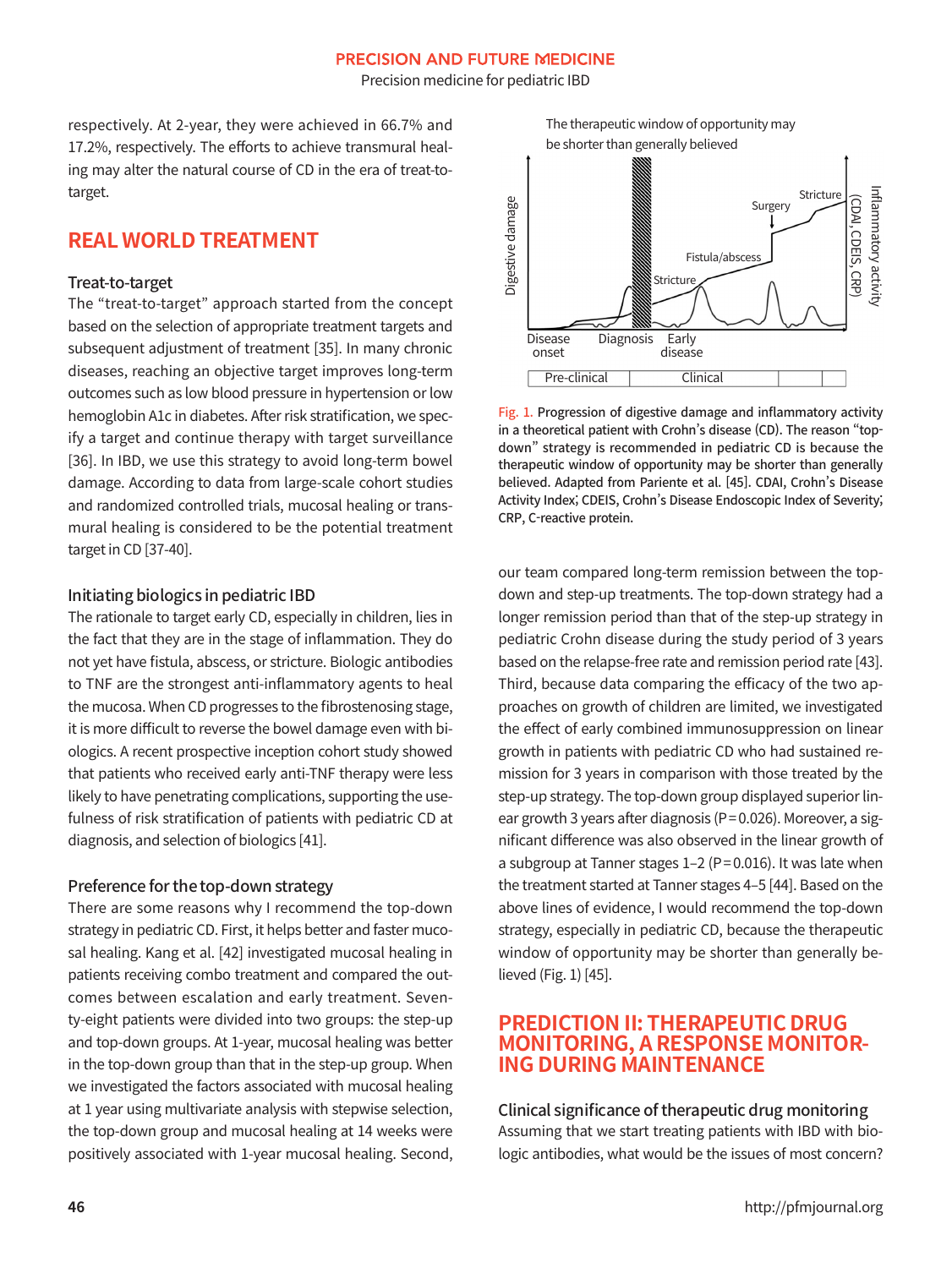Yon Ho Choe

The answer must be how to optimize treatment and how to prevent adverse events. For optimal and safe treatment, therapeutic drug monitoring (TDM) is mandatory. TDM provides us not only the important information regarding prediction of patient's response to biologics and/or immunomodulators such as primary non-response, secondary loss of response, remission, relapse, and adverse events during the maintenance of treatment, but also the algorithmic approach in treatment on an individual basis. TDM comprises trough level (TL) and anti-drug antibody measurement. The

representative clinical significance of TDM is that high anti-TNF TLs and low anti-drug antibodies are associated with superior clinical and endoscopic outcomes. It is well known that patients who have poor responses and subtherapeutic infliximab (IFX) TLs have an improved response to dose intensification [46]. However, TDM is not yet widely used over the world. CALM study showed that timely escalation with an anti-TNF therapy on the basis of clinical symptoms combined with biomarkers (fecal calprotectin and C-reactive protein) resulted in better clinical and endoscopic outcomes [47].



Fig. 2. The Samsung Medical Center protocol of personalizing therapy with infliximab for patients with pediatric Crohn's disease. Measurement units: trough level (TL), μg/mL; anti-drug antibody (ADA), AU/mL; calprotectin, μg/g; C-reactive protein (CRP), mg/dL. Highrisk factors: deep colonic ulcerations, extensive disease, marked growth retardation, severe osteoporosis, B2 and/or B3 behavior, severe perianal disease. Adapted from Ruemmele et al. [16]. TPMT, thiopurine S-methyltransferase; NUDT15, nudix hydrolase 15; MRE, magnetic resonance enterography; EEN, exclusive enteral nutrition; IM, immunomodulator; TDM, therapeutic drug monitoring.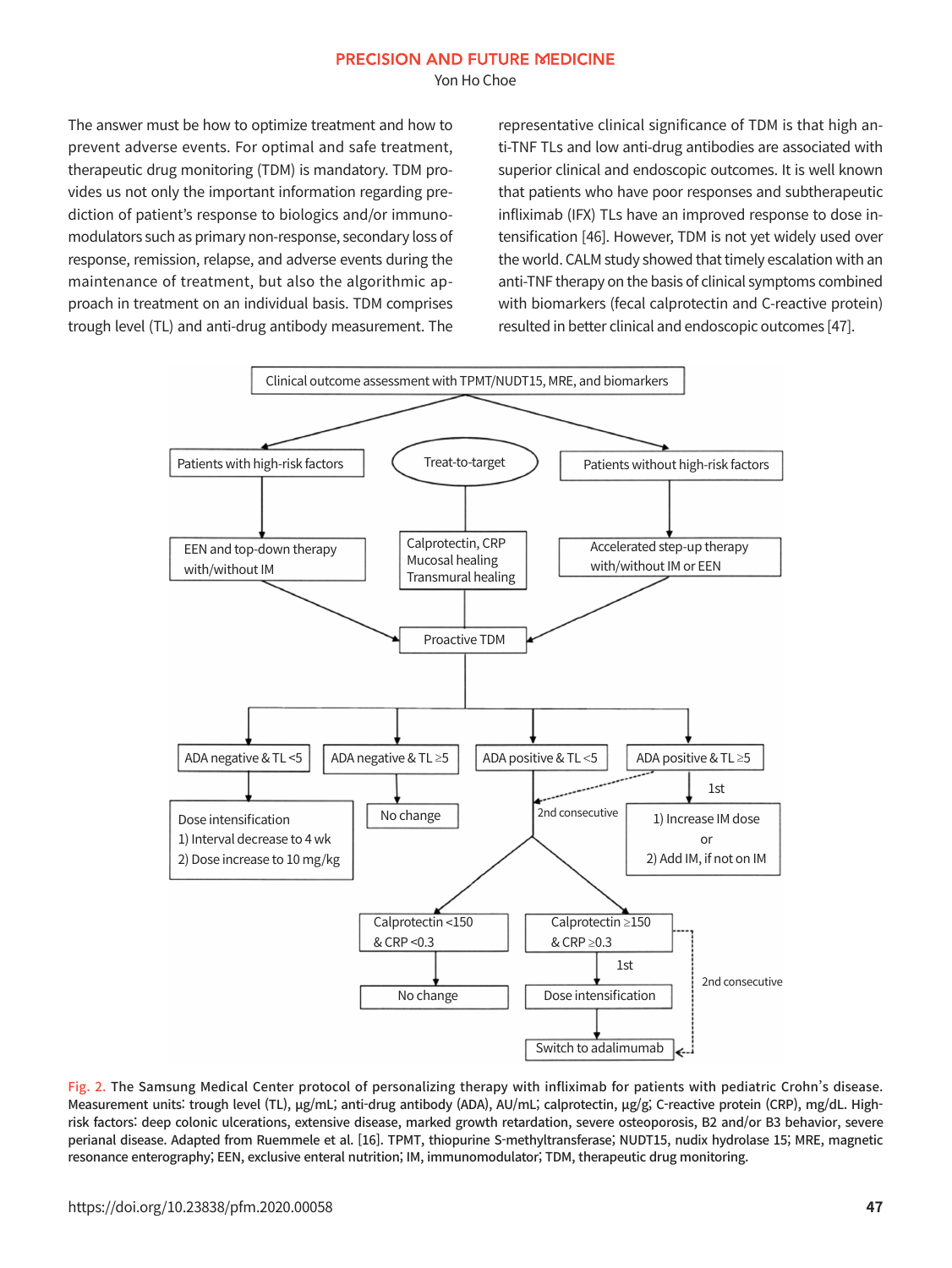Precision medicine for pediatric IBD

#### Reactive vs. proactive TDM

Reactive TDM is widely accepted in practice at the time of loss of response, especially for anti-TNF antibodies. Besides reactive testing, there is a movement toward proactively adjusting biologic dosing to prevent loss of response, in keeping with the tight control philosophy of IBD care [48]. Although the American Gastroenterological Association advocates reactive TDM in adults with active IBD failing response to anti-TNF therapy in a recent guideline regarding TDM, Papamichael et al. [49] contradict this statement. They mention that it is more rational to proactively optimize anti-TNF therapy before immunogenicity and/or loss of response, because proactive TDM is a standard of care for many medical therapies such as anticoagulants, antibiotics, and transplantation [50]. Our team at the Samsung Medical Center is also using the proactive TDM protocol in pediatric patients with moderate-to severe CD (Fig. 2). As worldwide data accumulate, it is expected that proactive TDM will emerge as the standard IBD treatment.

#### De-escalation

There are currently insufficient data to recommend when and in whom discontinuing anti-TNF treatment is suitable among patients with CD, and in clinical practice, the decision of whether to continue biologics is typically based on weighing the risks and benefits for each patient on an individual basis [51]. According to clinicians who treat patients with IBD, we are concerned regarding loss of response or relapse during maintenance; therefore, doctors prefer the long-term use of current biologics. However, if I were a patient or a parent of the patient who is in the quiescent phase, I would consider cessation of the biologic antibodies and/or immunomodulators because of the possible adverse events after long-term use. According to a STORI trial, an IFX TL of  $\geq 2 \mu$ g/ mL was associated with relapse after IFX cessation (HR, 2.5; 95% CI, 1.1 to 5.4; P= 0.02) [52]. Meanwhile, Papamichael et al. [53] reported that an IFX TL of < 6 μg/mL was associated with sustained clinical remission after IFX cessation. We also conducted a study on subtherapeutic IFX TLs and complete mucosal healing associated with sustained clinical remission after IFX cessation in patients with pediatric CD. Patients were followed for up to 7 years after IFX cessation and the sustained clinical remission rate was high when IFX was stopped at TL under 2.5 μg/mL and complete mucosal healing was achieved [51]. It is speculated that there may be a subgroup of patients who are good candidates for IFX withdrawal, even though IFX cessation in patients with pediatric CD remains inadvisable at present.

#### Point-of-care assay

Point-of-care (POC) assays are analytical devices that can be performed on-site for TDM by clinical staff without laboratory training and ideally without the need for sample transportation and preparation, thereby decreasing the turnaround time. POC assay is quite promising in optimizing the drug dosage based on real-time pharmacokinetic information without a delay in information by weeks to months as previously [48]. If the whole blood can be applied technically for assay instead of the serum, on-site use of POC TDM will become widespread. While not currently available for all biologics, POC TDM is warranted in certain circumstances such as acute severe colitis and enables personalized, precision dosing [54].

### **NEW CONCEPT OF IBD TREATMENT**

#### Optimized monotherapy

Although current data have suggested that combination therapy is superior to IFX monotherapy, a retrospective study showed that optimizing IFX to a TL of  $\geq$  5  $\mu$ g/mL may provide an alternative treatment strategy to combination therapy, suggesting proactive TDM can potentially guide immunomodulatory withdrawal in patients on combination therapy [55]. A recent study further supported the concept of "optimized monotherapy" by showing that IFX durability did not differ between patients on IFX monotherapy doses based on proactive TDM and patients receiving combination therapy, if the first maintenance infusion is dosed based on week 10 proactive TDM [56].

#### Dual biologic treatment

Anti-TNF antibodies are widely used biologic agents for IBD treatment, and vedolizumab is a monoclonal antibody against a4b7, an integrin facilitating leucocyte migration to the gut via binding of MADCAM1 on the intestinal endothelium. A gut-specific anti-integrin therapy like vedolizumab has the benefit of being potentially safer than systemic therapies and could be the ideal drug for concomitant use with other target therapies [57]. Given its mechanism of action, it seems reasonable to postulate that vedolizumab could be safely combined with other biologics, without increasing the risk of serious infections [57]. Through a systematic review including seven studies with 18 patients who received dual biologics, Ribaldone et al. [57] reported that a clinical improvement was obtained in 100% of patients and an endoscopic improvement in 93% of patients. No serious adverse events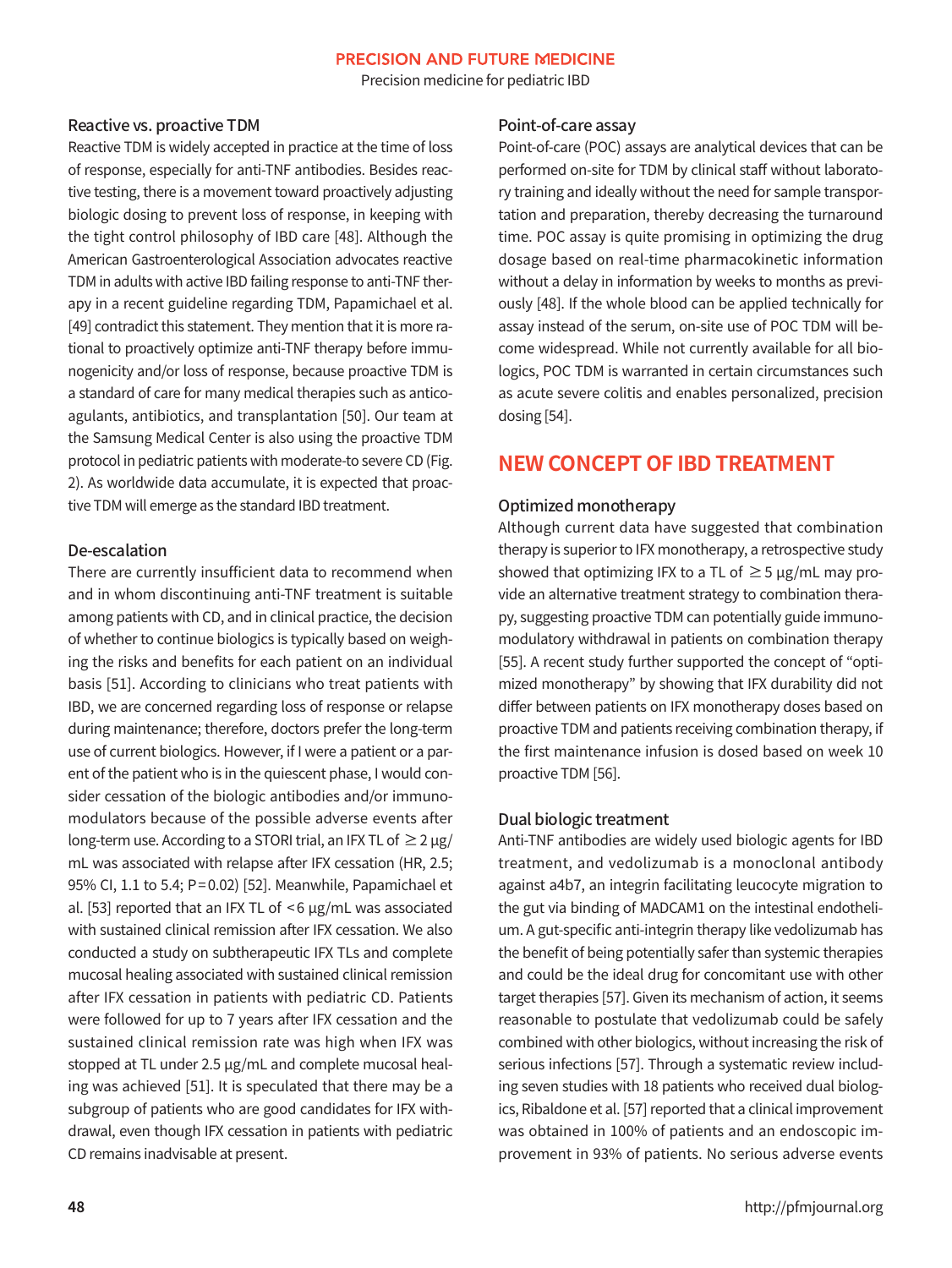Yon Ho Choe

were reported. They concluded that the use of dual biological therapy is an attractive therapeutic option and may be an opportunity to better tailor and personalize the therapies for patients [57].

#### Model-informed precision dosing

Even though reactive or proactive TDM algorithms have proposed optimal dosing strategies to guide rational decision making, there are still numerous cases with unpredictable pharmacokinetic variability, which confuses clinical practitioners, thereby undermining the benefits of TDM. Model-informed precision dosing (MIPD) has emerged as a strategy to overcome this problem. A population pharmacokinetic model is the basis of MIPD and serves as a Bayesian prior [48]. Based on patient characteristics and drug concentration measurements, the individual pharmacokinetic parameters can be calculated (empiric Bayes estimates) and subsequently be used to predict the next dose that is required for that patient to achieve a predefined exposure target [48]. Strik et al. [58] conducted a study to compare the efficacy of model-based dose optimization of IFX TL 3.0 μg/mL with that of a control group that continued IFX dosing without dose adaptation in the PRECISION trial. They revealed that a higher proportion of patients significantly maintained clinical remission when on model-based TDM.

# **CONCLUSION**

This review discusses the real-world practice of patients with pediatric IBD from pre-treatment prediction to maintenance therapy with TDM, and suggests future treatment strategy based on the current possible approach of precision medicine. The "treat-to-target" concept gave birth to the "topdown strategy," especially in pediatric IBD, even though each of these started from different branches of medicine. There has been a trend that both have converged during the past decade. We are unable to state that we are truly utilizing biologics in a perfect manner until both the "treat-to-target" and "top-down strategy" are supported by "TDM," a key component of personalizing therapy for IBD. Proactive TDM, more precisely, model-based proactive dosing with POC assay will soon emerge as the new standard for IBD treatment. In conclusion, it is speculated that "treat-to-target," "top-down strategy," and "TDM" are in the same context of personalizing therapy to achieve outstanding improvement in patients with IBD.

# **CONFLICTS OF INTEREST**

No potential conflict of interest relevant to this article was reported.

# **ORCID**

Yon Ho Choe https://orcid.org/0000-0003-1525-7688

# **AUTHOR CONTRIBUTIONS**

Conception or design: YHC. Acquisition, analysis, or interpretation of data: YHC. Drafting the work or revising: YHC. Final approval of the manuscript: YHC.

# **REFERENCES**

- 1. Collins FS, Varmus H. A new initiative on precision medicine. N Engl J Med 2015;372:793-5.
- 2. National Research Council (US) Committee on A Framework for Developing a New Taxonomy of Disease. Toward precision medicine: building a knowledge network for biomedical research and a new taxonomy of disease. Washington (DC): National Academies Press; 2011.
- 3. McGovern DP, Kugathasan S, Cho JH. Genetics of inflammatory bowel diseases. Gastroenterology 2015;149:1163- 76.
- 4. Lloyd-Price J, Arze C, Ananthakrishnan AN, Schirmer M, Avila-Pacheco J, Poon TW, et al. Multi-omics of the gut microbial ecosystem in inflammatory bowel diseases. Version 2. Nature 2019;569:655-62.
- 5. Park JH, Peyrin-Biroulet L, Eisenhut M, Shin JI. IBD immunopathogenesis: a comprehensive review of inflammatory molecules. Autoimmun Rev 2017;16:416-26.
- 6. Rosen MJ, Dhawan A, Saeed SA. Inflammatory bowel disease in children and adolescents. JAMA Pediatr 2015;169: 1053-60.
- 7. Walters TD, Griffiths AM. Mechanisms of growth impairment in pediatric Crohn's disease. Nat Rev Gastroenterol Hepatol 2009;6:513-23.
- 8. Kang B, Choe YH. Early biologic treatment in pediatric Crohn's disease: catching the therapeutic window of opportunity in early disease by treat-to-target. Pediatr Gastroenterol Hepatol Nutr 2018;21:1-11.
- 9. Hyams JS, Ferry GD, Mandel FS, Gryboski JD, Kibort PM, Kirschner BS, et al. Development and validation of a pe-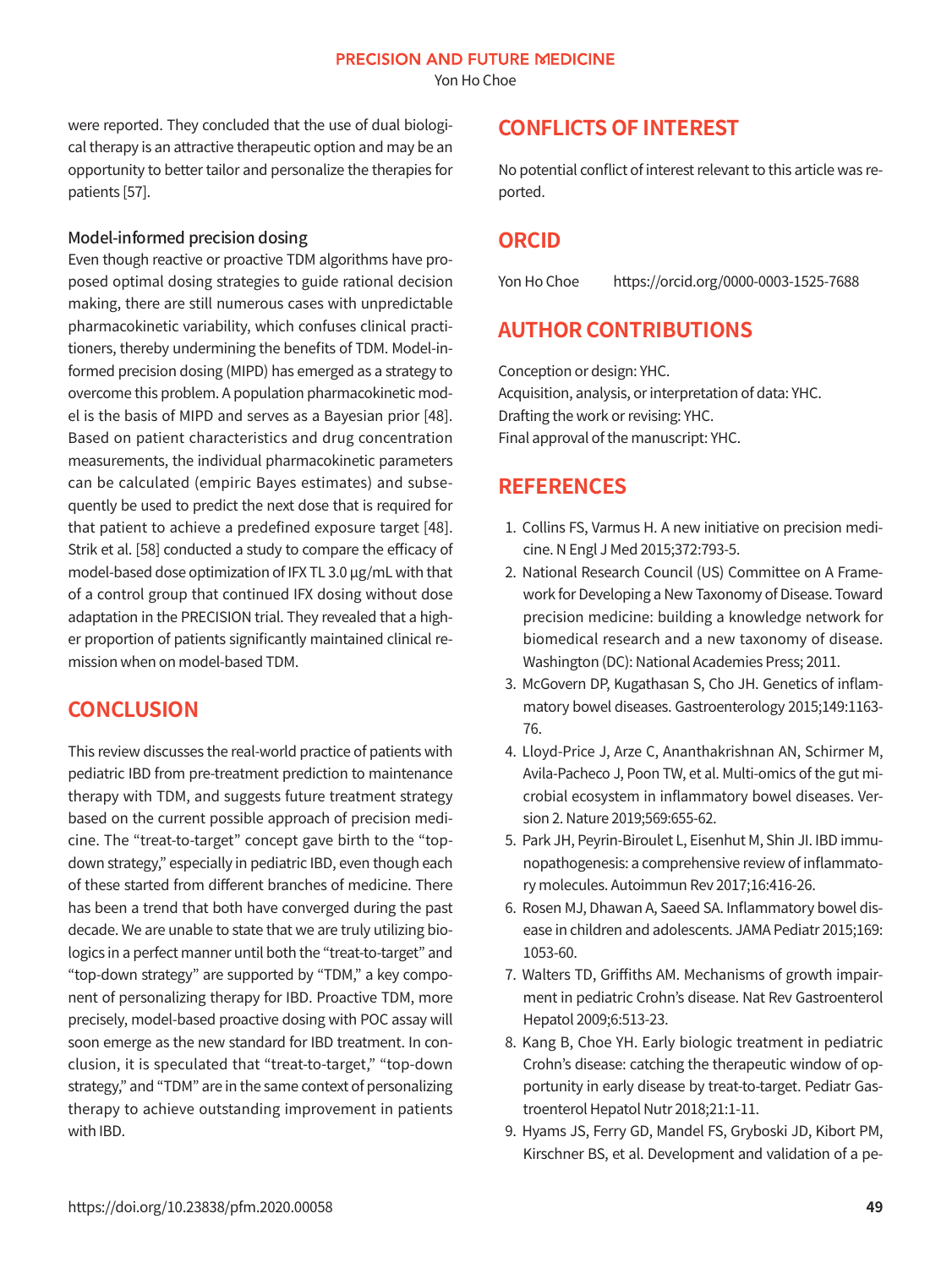Precision medicine for pediatric IBD

diatric Crohn's disease activity index. J Pediatr Gastroenterol Nutr 1991;12:439-47.

- 10. Sun H, Vesely R, Lee KJ, Klein A, Ikima M, Mulberg AE, et al. Pediatric Crohn disease clinical outcome assessments and biomarkers: current state and path forward for global collaboration. J Pediatr Gastroenterol Nutr 2017;64:368- 72.
- 11. Turner D, Otley AR, Mack D, Hyams J, de Bruijne J, Uusoue K, et al. Development, validation, and evaluation of a pediatric ulcerative colitis activity index: a prospective multicenter study. Gastroenterology 2007;133:423-32.
- 12. Sun H, Lee JJ, Papadopoulos EJ, Lee CS, Nelson RM, Sachs HC, et al. Alternate endpoints and clinical outcome assessments in pediatric ulcerative colitis registration trials. J Pediatr Gastroenterol Nutr 2014;58:12-7.
- 13. Oliva S, Thomson M, de Ridder L, Martin-de-Carpi J, Van Biervliet S, Braegger C, et al. Endoscopy in pediatric inflammatory bowel disease: a position paper on behalf of the Porto IBD group of the ESPGHAN. J Pediatr Gastroenterol Nutr 2018;67:414-30.
- 14. Turner D, Ruemmele FM, Orlanski-Meyer E, Griffiths AM, de Carpi JM, Bronsky J, et al. Management of paediatric ulcerative colitis, part 1: ambulatory care-an evidence-based guideline from European Crohn's and Colitis Organization and European Society of Paediatric Gastroenterology, Hepatology and Nutrition. J Pediatr Gastroenterol Nutr 2018;67:257-91.
- 15. Levine A, Griffiths A, Markowitz J, Wilson DC, Turner D, Russell RK, et al. Pediatric modification of the Montreal classification for inflammatory bowel disease: the Paris classification. Inflamm Bowel Dis 2011;17:1314-21.
- 16. Ruemmele FM, Veres G, Kolho KL, Griffiths A, Levine A, Escher JC, et al. Consensus guidelines of ECCO/ESPGHAN on the medical management of pediatric Crohn's disease. J Crohns Colitis 2014;8:1179-207.
- 17. Bar-Yoseph H, Waterman M, Almog R, Billiet T, Vermeire S, Ungar B, et al. Prevention of antidrug antibody formation to infliximab in Crohn's patients with prior failure of thiopurines. Clin Gastroenterol Hepatol 2017;15:69-75.
- 18. Lee MN, Kang B, Choi SY, Kim MJ, Woo SY, Kim JW, et al. Impact of genetic polymorphisms on 6-thioguanine nucleotide levels and toxicity in pediatric patients with IBD treated with azathioprine. Inflamm Bowel Dis 2015;21:2897-908.
- 19. Lee MN, Kang B, Choi SY, Kim MJ, Woo SY, Kim JW, et al. Relationship between azathioprine dosage, 6-thioguanine nucleotide levels, and therapeutic response in pediatric patients with IBD treated with azathioprine. In-

flamm Bowel Dis 2015;21:1054-62.

- 20. Relling MV, Gardner EE, Sandborn WJ, Schmiegelow K, Pui CH, Yee SW, et al. Clinical Pharmacogenetics Implementation Consortium guidelines for thiopurine methyltransferase genotype and thiopurine dosing. Version 2. Clin Pharmacol Ther 2011;89:387-91.
- 21. Dignass A, Van Assche G, Lindsay JO, Lemann M, Soderholm J, Colombel JF, et al. The second European evidence-based consensus on the diagnosis and management of Crohn's disease: current management. J Crohns Colitis 2010;4:28-62.
- 22. Yang SK, Hong M, Baek J, Choi H, Zhao W, Jung Y, et al. A common missense variant in NUDT15 confers susceptibility to thiopurine-induced leukopenia. Nat Genet 2014; 46:1017-20.
- 23. Zhu X, Wang XD, Chao K, Zhi M, Zheng H, Ruan HL, et al. NUDT15 polymorphisms are better than thiopurine S-methyltransferase as predictor of risk for thiopurine-induced leukopenia in Chinese patients with Crohn's disease. Aliment Pharmacol Ther 2016;44:967-75.
- 24. Asada A, Nishida A, Shioya M, Imaeda H, Inatomi O, Bamba S, et al. NUDT15 R139C-related thiopurine leukocytopenia is mediated by 6-thioguanine nucleotide-independent mechanism in Japanese patients with inflammatory bowel disease. J Gastroenterol 2016;51:22-9.
- 25. Main J, McKenzie H, Yeaman GR, Kerr MA, Robson D, Pennington CR, et al. Antibody to Saccharomyces cerevisiae (bakers' yeast) in Crohn's disease. BMJ 1988;297:1105-6.
- 26. Lewis JD. The utility of biomarkers in the diagnosis and therapy of inflammatory bowel disease. Gastroenterology 2011;140:1817-26.
- 27. Zhang Z, Li C, Zhao X, Lv C, He Q, Lei S, et al. Anti-Saccharomyces cerevisiae antibodies associate with phenotypes and higher risk for surgery in Crohn's disease: a meta-analysis. Dig Dis Sci 2012;57:2944-54.
- 28. Teml A, Kratzer V, Schneider B, Lochs H, Norman GL, Gangl A, et al. Anti-Saccharomyces cerevisiae antibodies: a stable marker for Crohn's disease during steroid and 5-aminosalicylic acid treatment. Am J Gastroenterol 2003;98:2226-31.
- 29. Oshitani N, Hato F, Matsumoto T, Jinno Y, Sawa Y, Hara J, et al. Decreased anti-Saccharomyces cerevisiae antibody titer by mesalazine in patients with Crohn's disease. J Gastroenterol Hepatol 2000;15:1400-3.
- 30. Amitai MM, Ben-Horin S, Eliakim R, Kopylov U. Magnetic resonance enterography in Crohn's disease: a guide to common imaging manifestations for the IBD physician. J Crohns Colitis 2013;7:603-15.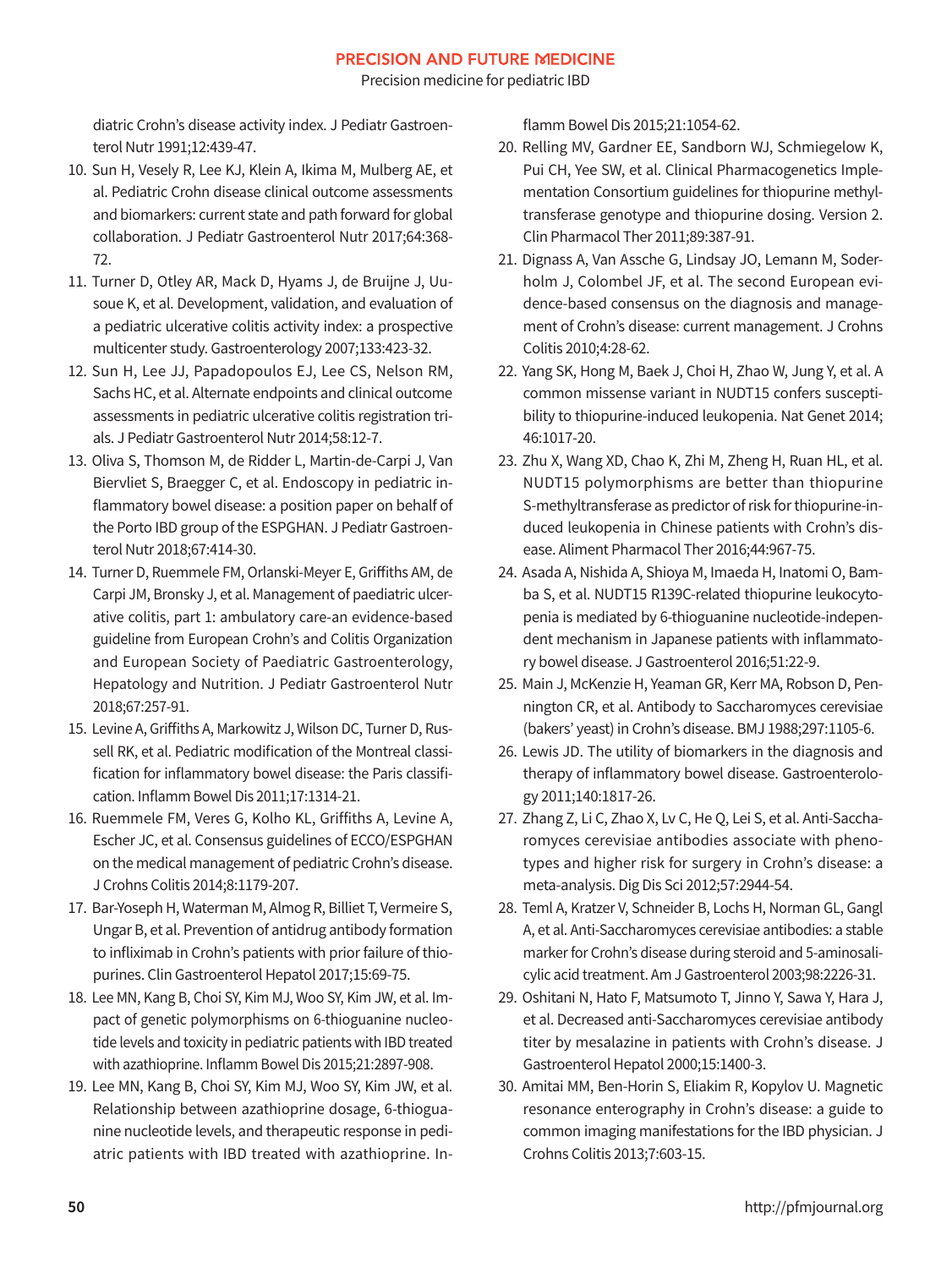Yon Ho Choe

- 31. Gaca AM, Jaffe TA, Delaney S, Yoshizumi T, Toncheva G, Nguyen G, et al. Radiation doses from small-bowel follow-through and abdomen/pelvis MDCT in pediatric Crohn disease. Pediatr Radiol 2008;38:285-91.
- 32. Rimola J, Rodriguez S, Garcia-Bosch O, Ordas I, Ayala E, Aceituno M, et al. Magnetic resonance for assessment of disease activity and severity in ileocolonic Crohn's disease. Gut 2009;58:1113-20.
- 33. Ordas I, Rimola J, Rodriguez S, Paredes JM, Martinez-Perez MJ, Blanc E, et al. Accuracy of magnetic resonance enterography in assessing response to therapy and mucosal healing in patients with Crohn's disease. Gastroenterology 2014;146:374-82.
- 34. Kang B, Choi SY, Chi S, Lim Y, Jeon TY, Choe YH. Baseline wall thickness is lower in mucosa-healed segments 1 year after infliximab in pediatric Crohn disease patients. J Pediatr Gastroenterol Nutr 2017;64:279-85.
- 35. van Vollenhoven R. Treat-to-target in rheumatoid arthritis: are we there yet? Nat Rev Rheumatol 2019;15:180-6.
- 36. Bouguen G, Levesque BG, Feagan BG, Kavanaugh A, Peyrin-Biroulet L, Colombel JF, et al. Treat to target: a proposed new paradigm for the management of Crohn's disease. Clin Gastroenterol Hepatol 2015;13:1042-50.
- 37. Rutgeerts P, Feagan BG, Lichtenstein GR, Mayer LF, Schreiber S, Colombel JF, et al. Comparison of scheduled and episodic treatment strategies of infliximab in Crohn's disease. Gastroenterology 2004;126:402-13.
- 38. Baert F, Moortgat L, Van Assche G, Caenepeel P, Vergauwe P, De Vos M, et al. Mucosal healing predicts sustained clinical remission in patients with early-stage Crohn's disease. Gastroenterology 2010;138:463-8.
- 39. Froslie KF, Jahnsen J, Moum BA, Vatn MH; IBSEN Group. Mucosal healing in inflammatory bowel disease: results from a Norwegian population-based cohort. Gastroenterology 2007;133:412-22.
- 40. Serban ED. Treat-to-target in Crohn's disease: will transmural healing become a therapeutic endpoint? World J Clin Cases 2018;6:501-13.
- 41. Kugathasan S, Denson LA, Walters TD, Kim MO, Marigorta UM, Schirmer M, et al. Prediction of complicated disease course for children newly diagnosed with Crohn's disease: a multicentre inception cohort study. Lancet 2017; 389:1710-8.
- 42. Kang B, Choi SY, Kim HS, Kim K, Lee YM, Choe YH. Mucosal healing in paediatric patients with moderate-to-severe luminal Crohn's disease under combined immunosuppression: escalation versus early treatment. J Crohns

Colitis 2016;10:1279-86.

- 43. Lee YM, Kang B, Lee Y, Kim MJ, Choe YH. Infliximab "topdown" strategy is superior to "step-up" in maintaining long-term remission in the treatment of pediatric Crohn disease. J Pediatr Gastroenterol Nutr 2015;60:737-43.
- 44. Choi J, Kang B, Kim MJ, Sohn I, Lee HJ, Choe YH. Early infliximab yields superior long-term effects on linear growth in pediatric Crohn's disease patients. Gut Liver 2018;12:255-62.
- 45. Pariente B, Cosnes J, Danese S, Sandborn WJ, Lewin M, Fletcher JG, et al. Development of the Crohn's disease digestive damage score, the Lemann score. Inflamm Bowel Dis 2011;17:1415-22.
- 46. Choi SY, Kang B, Lee JH, Choe YH. Clinical use of measuring trough levels and antibodies against infliximab in patients with pediatric inflammatory bowel disease. Gut Liver 2017;11:55-61.
- 47. Colombel JF, Panaccione R, Bossuyt P, Lukas M, Baert F, Vanasek T, et al. Effect of tight control management on Crohn's disease (CALM): a multicentre, randomised, controlled phase 3 trial. Lancet 2018;390:2779-89.
- 48. Vermeire S, Dreesen E, Papamichael K, Dubinsky MC. How, when, and for whom should we perform therapeutic drug monitoring? Clin Gastroenterol Hepatol 2020;18:1291-9.
- 49. Feuerstein JD, Nguyen GC, Kupfer SS, Falck-Ytter Y, Singh S; American Gastroenterological Association Institute Clinical Guidelines Committee. American Gastroenterological Association Institute guideline on therapeutic drug monitoring in inflammatory bowel disease. Gastroenterology 2017;153:827-34.
- 50. Papamichael K, Osterman MT, Siegel CA, Melmed GY, Dubinsky MC, Colombel JF, et al. Using proactive therapeutic drug monitoring of anti-tumor necrosis factor therapy in inflammatory bowel disease: from an old concept to a future standard of care? Gastroenterology 2018;154:1201- 2.
- 51. Kang B, Choi SY, Choi YO, Kim MJ, Kim K, Lee JH, et al. Subtherapeutic infliximab trough levels and complete mucosal healing are associated with sustained clinical remission after infliximab cessation in paediatric-onset Crohn's disease patients treated with combined immunosuppressive therapy. J Crohns Colitis 2018;12:644-52.
- 52. Louis E, Mary JY, Vernier-Massouille G, Grimaud JC, Bouhnik Y, Laharie D, et al. Maintenance of remission among patients with Crohn's disease on antimetabolite therapy after infliximab therapy is stopped. Gastroenterology 2012;142:63-70.